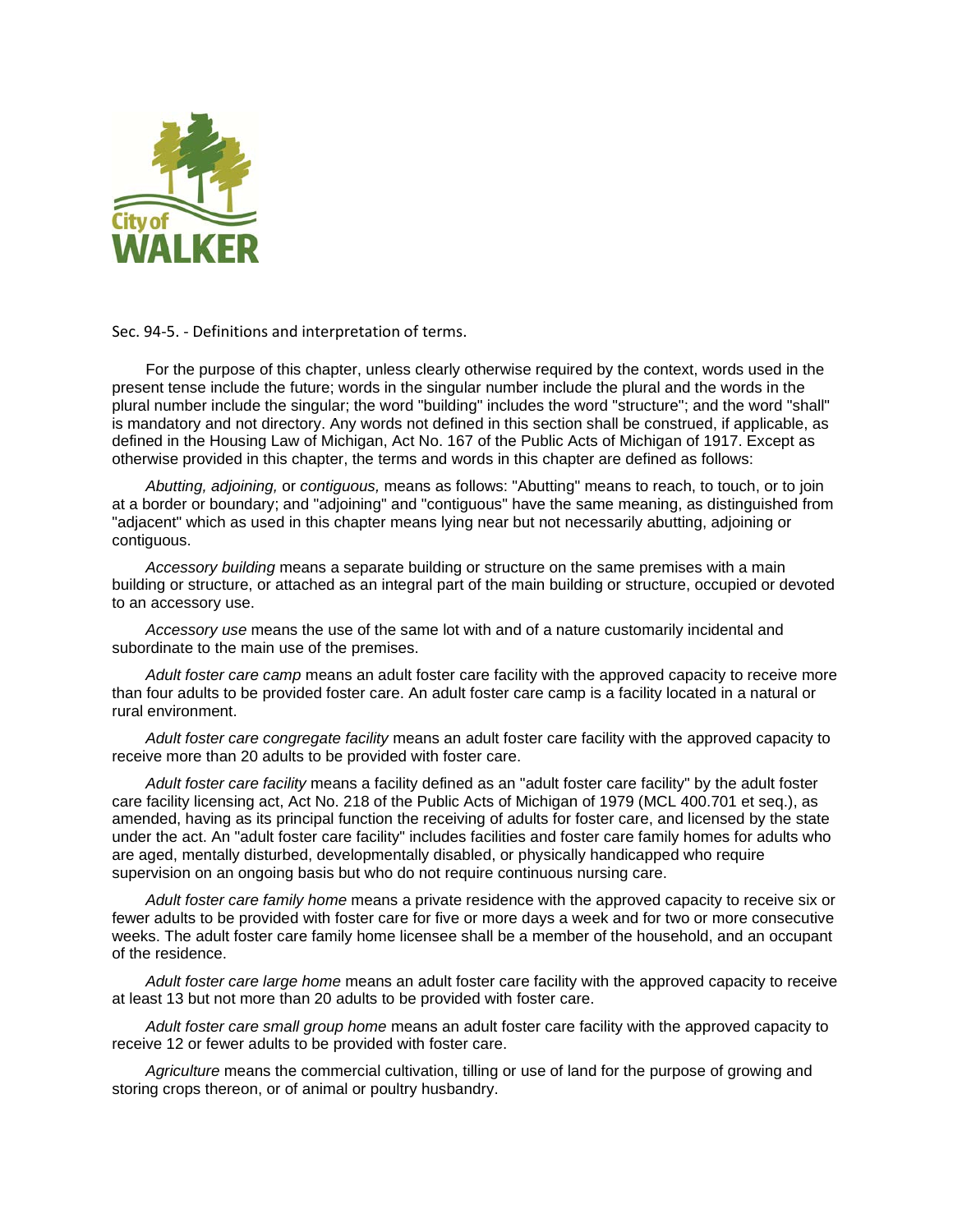*Alley* means a public or private drive which is intended only to provide supplemental access to a lot. An alley is not a part of the certified street system as a "public street."

*Animal hospital* means a building or structure which has as its primary function and purpose the care, treatment and rehabilitation of household pets and domestic animals, and may also include the temporary indoor boarding of such animals. "Animal hospital" does not include a "kennel" or any facility which has outdoor cages or runs for animals.

*Artisanal manufacturing* means a use conducted for the production of tangible goods by skilled craft persons usually involving workers who practice a trade or handicraft and produces unique products often using traditional methods involving the use of hand tools and small-scale, light mechanical equipment (e.g., art, crafts, software products, music, and games).

*Automobile repair, major,* means any activity involving the general repairs, rebuilding or reconditioning of engines, motor vehicles or trailers; wrecker service with storage of vehicles included; collision servicing, including body, frame and fender straightening or repair; overall painting or paint shop; or vehicle steam cleaning.

*Automobile repair, minor,* means any activity involving minor automotive repairs to passenger vehicles and commercial vehicles not exceeding 1½-ton capacity service without storage of vehicles, and in no case including any operation specified under "automobile repair, major."

*Automobile service station* or *filling station* means a place where gasoline or any other motor fuel or lubricating oil or grease for operating motor vehicles is offered for retail sale to the public and delivered directly into motor vehicles and where there is a retail sale of accessories, where greasing, oiling and light motor service, not including activities defined as "automobile repair, major," is carried on. Permissible uses do not include the storage of automobiles not in operating condition or work involving noise, glare, fumes or smoke greater than normally found in automobile service stations. A service station is not a repair garage or a body shop.

*Backyard Chickens* means a specific type of domestic animal (chicken) that is housed and cared for by residents in a non-farm and non-commercial setting for providing fresh eggs for personal consumption. Backyard chickens excludes other poultry and other egg-producing birds or animals. Backyard chickens are subject to the standards contained herein in section 94-359.

*Bar/night club* means premises licensed to sell alcoholic beverages by the drink for on-site consumption. Subject to state law and other requirements of this Code, the sale of food, packaged alcohol (for either on-site or off-site consumption), dancing and live entertainment may be allowed as accessory uses.

*Basement* means a story of a building having any part of one or more of its exterior walls located below the average finished grade. For purposes of this definition, "average finished grade" means the average level of the top of the ground resting against all exterior walls after construction of the building is completed.

*Billboard* means a freestanding sign which:

- (1) Has a minimum sign area of 100 square feet;
- (2) Does not offer to sell or lease the premises on which it is located;
- (3) Does not identify the owner or occupant of the premises and/or his trade or profession;
- (4) Does not relate to the sale of products on the premises or services performed by the occupant thereof; and
- (5) Is not owned or located by the government of the United States, or any state or subdivision thereof, or any public official acting in his official capacity.

*Board* or *board of appeals* means the board of zoning appeals established by this chapter.

*Buildable area* means the portion of a lot remaining after required yards have been provided.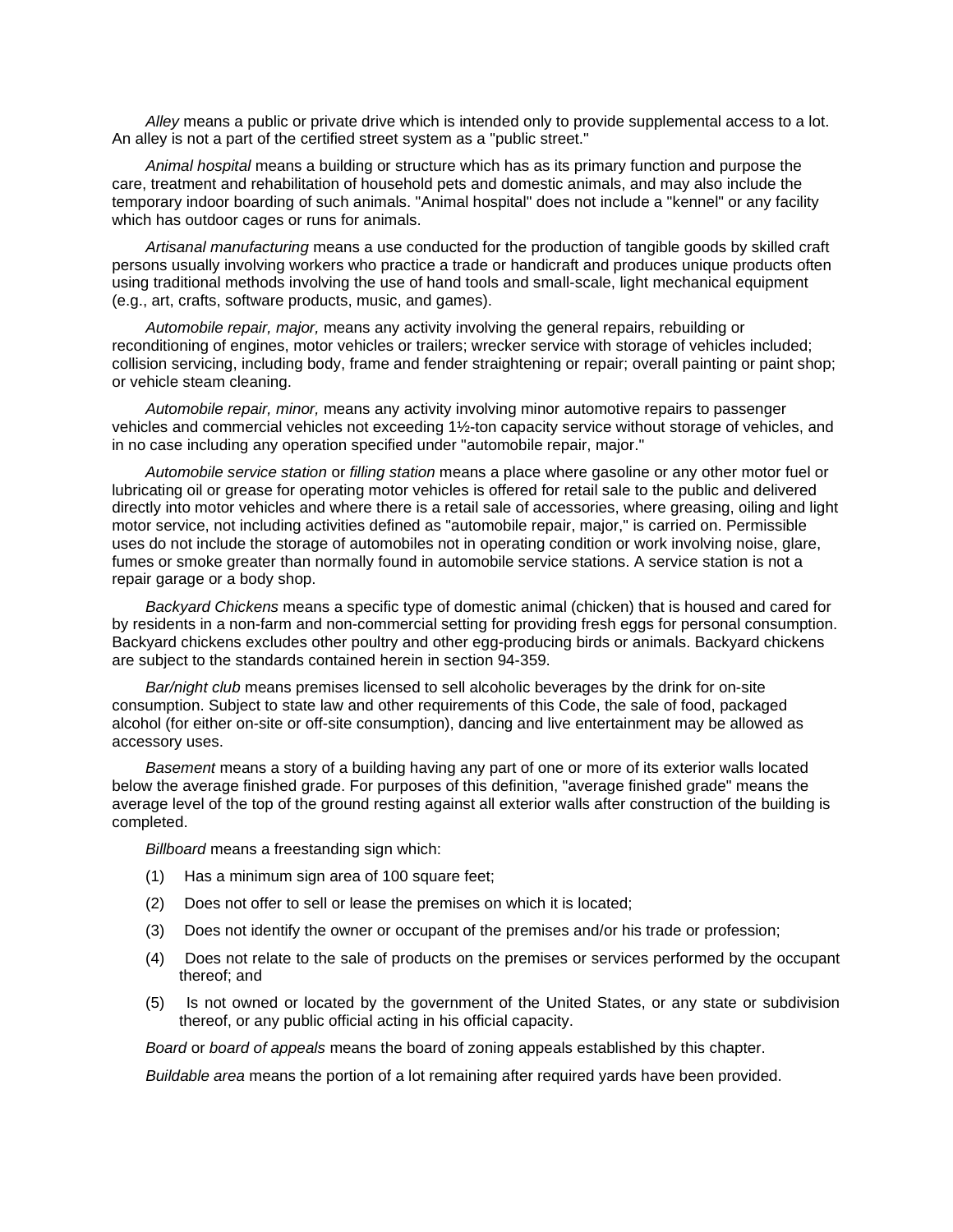*Building height* means the vertical distance measured from the established grade to the highest point of the roof's surface for flat roofs, to the deckline for mansard roofs, and to the average height between the eaves and the ridge for gable, hip and gambrel roofs. Where a building is located on sloping terrain, height may be measured from the average ground level of the grade at the building wall.

*Car wash* means any commercial place or premises open to the public, and used for cleaning or washing of the interior or exterior of an automobile, for a charge or fee, using either a mechanized or manual (self-serve) process. A "car wash" does not include a facility used for washing or cleaning vehicles larger than a regularly manufactured pickup or panel truck of one and one-half ton capacity.

*Catering office and production center* means an enclosed space or spaces devoted to recipe research, development, production and service of foods to be consumed off premises.

*Cesspool* means a cavity in the ground which receives human excrement and domestic wastes to be partially absorbed directly by the surrounding soil.

*Child care center* or *day care center* means a facility, other than a private residence, receiving one or more preschool or school age children for care for periods of less than 24 hours a day, and where the parents or guardians are not immediately available to the child. Child care center or day care center includes a facility that provides care for not less than two consecutive weeks, regardless of the number of hours of care per day. The facility is generally described as a child care center, day care center, day nursery, nursery school, parent cooperative preschool, play group or drop-in center. Child care center or day care center does not include any of the following:

- (1) A Sunday school, a vacation bible school, or a religious instructional class that is conducted by a religious organization where children are in attendance for not more than three hours per day for an indefinite period, or not more than eight hours per day for a period not to exceed four weeks during a 12-month period.
- (2) A facility operated by a religious organization where children are cared for not more than three hours while persons responsible for the children are attending religious services.

*Child care facility* means a governmental or nongovernmental facility having as its principal function the receiving of minor children for care, maintenance, training and supervision, notwithstanding that educational instruction may be given. For purposes of this section, the term "child care facility" includes "child caring institutions," "child placing agencies," "children's camps," "child care centers," "day care centers," "foster family homes," "foster family group homes," "family day care homes" or "group day care homes" "nursery schools," and "parent cooperative preschools," as those terms are defined by the child care organizations act, Act No. 116 of the Public Acts of Michigan of 1973 (MCL 722.111 et seq.), as amended, and which are licensed or registered by the state as required under that act.

*Child caring institution* means a child care facility, other than a private residence, as defined by the child care organizations act, Act No. 116 of the Public Acts of Michigan of 1973 (MCL 722.111 et seq.), as amended, that is organized for the purpose of receiving minor children for care, maintenance, and supervision, usually on a 24-hour basis, in buildings maintained by the institution for that purpose, and operates throughout the year.

*Child placing agency* means an organization or agency (not located in a private residence) as defined by the child care organizations act, Act No. 116 of the Public Acts of Michigan of 1973 (MCL 722.111 et seq.), as amended, with the purpose of receiving children for their placement in private family homes for foster care or for adoption.

*Children's camp* means a residential, day, troop or travel camp conducted in a natural environment for more than four school age children, apart from their parents, relatives or legal guardians, for five or more days in a 14-day period. A children's camp provides care and supervision for the same group of children for usually not more than 12 weeks.

*Commercial special event sign* shall mean a sign intended to be displayed for a limited period of time, meant for advertising an on-site business, service or items for sale, and which is not permanently attached to a building wall or to the ground. Commercial special event signs include the following types of signs: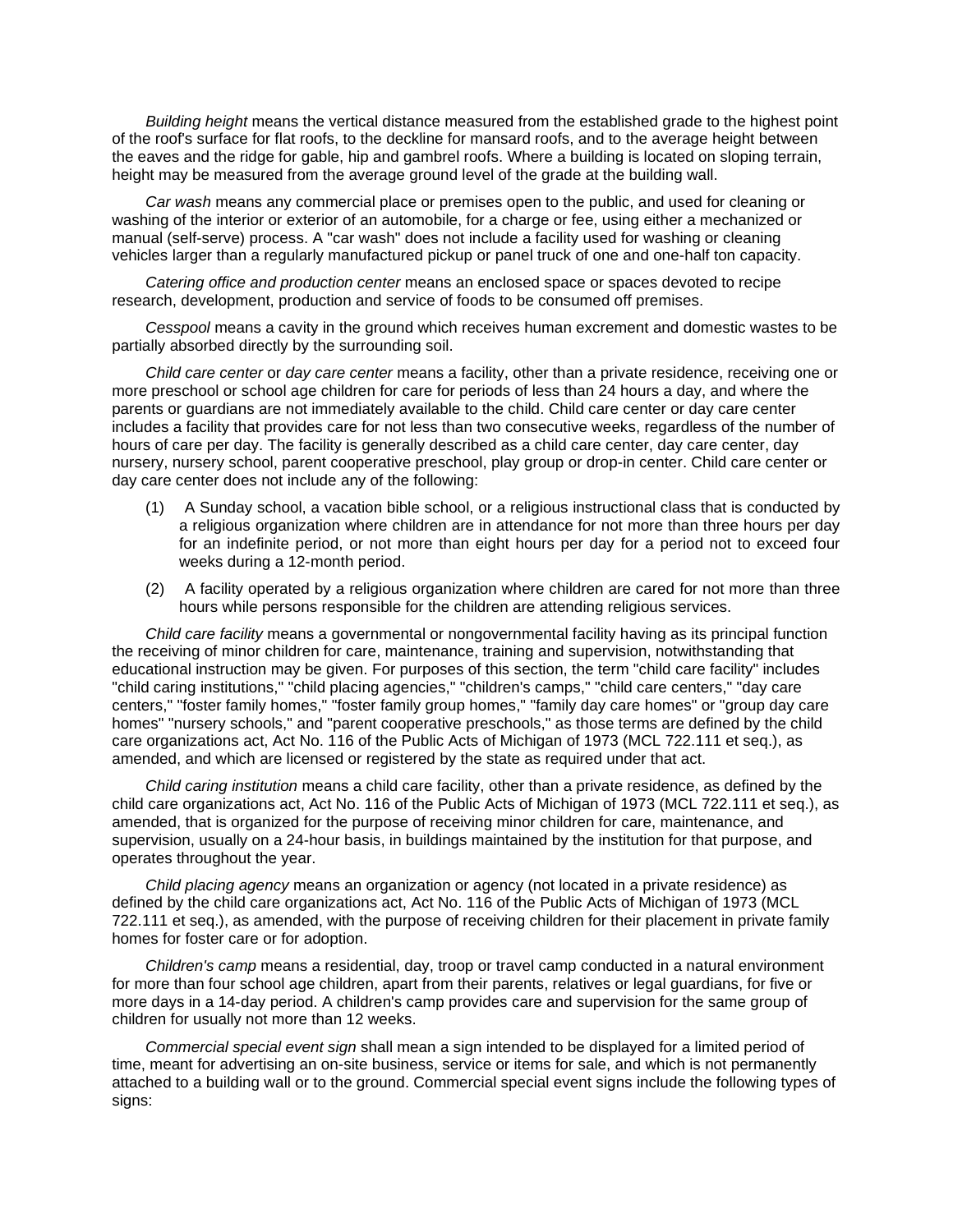- (1) *Pedestrian sign* means a sign held or worn by a person standing, walking or otherwise located outdoors on either public or private property, for the purpose of displaying the sign to passing motorists or pedestrians on a nearby public road or sidewalk, and calling attention to a business, product, service or event.
- (2) *Portable manual reader board* sign means a sign that is intended to be moved from place to place and used to display a manually-assembled letter message, which is often enhanced with internal or external light bulbs.
- (3) *Inflatable sign* means a sign that is portable and is filled or captures compressed air or another gas.
- (4) *Flag and streamer sign* means a sign that is portable and intended to be blown in the wind.
- (5) *Banner sign* means a sign that is flexible, portable and affixed to the ground, a building or other structure via wire, posts, string or similar material.
- (6) *Yard sign* means a sign that is rigid, portable and affixed to the ground via wire, posts or other similar material. Sometimes called a "corrugated plastic sign".

*Community center* means premises used for noncommercial recreational, social, educational or cultural activities open to the public or a designated part of the public.

*Community special event sign* means a sign intended to be displayed for a limited time for the purpose of calling attention to special events of interest to the general public which are sponsored by governmental agencies, schools or other community organizations.

*Contractor sign* means a temporary sign intended to be displayed for a limited time that identifies an on-site builder, landscaper, architect or other tradesperson.

*Contractor's shop* means an enclosed space or enclosed spaces used for the housing and/or operating of machinery, the provision of services, the fabrication of building-related products, and interior storage, but which does not use any exterior storage area.

*Cul-de-sac* means a street way or alley, either public or private, open only at one end.

*Day care center.* See "child care center."

*Digital billboard* means a billboard that consists of, or has a portion comprised of, a computer or playback device connected to a digital screen that utilizes digital, LCD, LED, plasma or similar technology to change images on the sign face. Digital billboards can be controlled remotely and display electronic images that have the potential to change without the necessity of physically or mechanically replacing the sign face or its components.

*Domestic animals* means animals which are customarily domesticated by man to live and breed in a tame condition, other than household pets. Domestic animals include such animals as horses, cattle, hogs, sheep, goats and poultry.

*Drive-in restaurant* or *refreshment stand* means any place or premises used for the sale, dispensing or serving of food, refreshments or beverages to customers (i) in automobiles where it is intended or is common practice for such food, refreshments or beverages to be consumed in the automobile while parked upon the restaurant or refreshment stand premises; or (ii) where such customers may serve themselves and may eat or drink the food, refreshments or beverages on the premises outside the building. Restaurants which supply indoor seating capacity for a minimum of 40 customers and also utilize a drive-up window where customers, while remaining in their automobiles, place orders and/or receive food, refreshments or beverages intended for consumption off the premises shall not be considered drive-in restaurants.

*Dwelling, mobile home* means a detached residential dwelling unit designed for transportation after fabrication on streets or highways on its own wheels (whether or not such wheels have been removed) complete and ready for occupancy upon arriving at the site where it is to be located except for minor and incidental unpacking and assembly operations, location on jacks or other temporary or permanent foundations, connections to utilities, and the like. A travel trailer is not to be considered as a mobile home.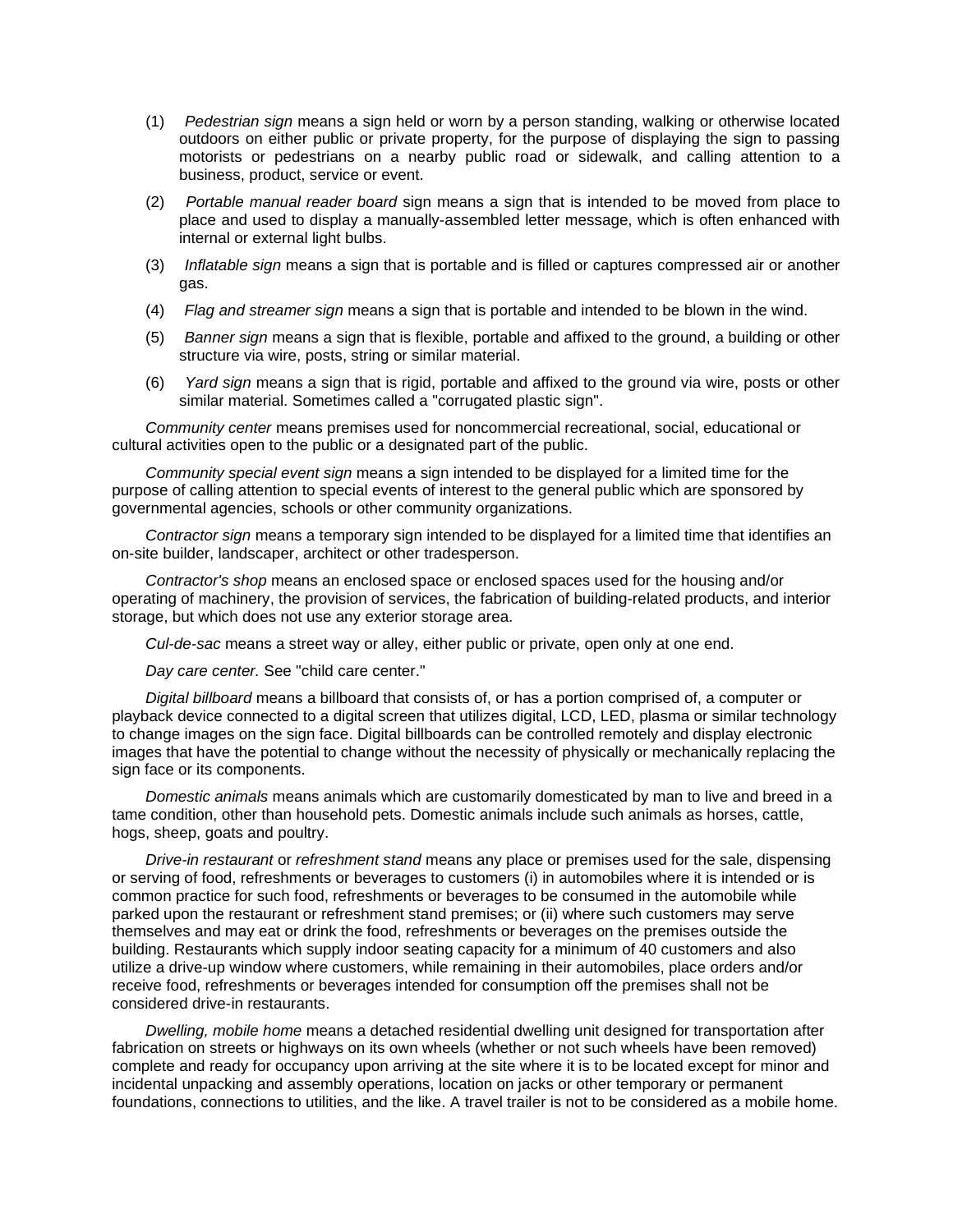*Dwelling, multiple-family,* means a residential building designed for or occupied by three or more families, with the number of families in residence not exceeding the number of dwelling units provided.

*Dwelling, single-family,* means a detached residential dwelling unit designed for and occupied by one family only.

*Dwelling, two-family,* means a detached residential building containing two dwelling units, designed for occupancy by not more than two families.

*Dwelling unit* means a room, or rooms connected together, constituting a separate, independent housekeeping establishment for one family occupancy, physically separated from any other rooms or dwelling units which may be in the same structure, and containing independent cooking, bathroom and sleeping facilities.

*Entrance ramp* means a roadway connecting a feeder road with a limited access highway and used only for access to such limited access highway.

*Essential services* means and includes the erection, construction, alteration or maintenance by public utilities or municipal departments or commissions of underground, surface or overhead gas, electrical, steam or water transmission or distribution systems, sewers, communication systems, including mains, drains, pipes, conduits, wires, cables, fire alarm boxes, police callboxes, traffic signals, hydrants, towers, poles and other similar equipment and accessories in connection therewith, but not including buildings except those reasonably necessary for the furnishing of adequate service by such public utilities or municipal departments or commissions or for the public health or safety or general welfare. Notwithstanding the foregoing, essential services shall not include wireless telecommunications towers or antennas as provided for in section 94-355 of this chapter.

*Exit ramp* means a roadway connecting a limited access highway with a feeder road.

*Facade* means any exterior wall of a building that faces and is visible from a public or private street, a freeway, a parking lot or area serving the premises on which the building is located, or an adjoining residential zoning district or residential use, except as otherwise provided in subsection 94-357(b)(6) for industrial buildings.



## Traditional Facade

*Family* means a person living alone in a single dwelling unit or two or more persons whose domestic relationship is of a continuing, nontransient character and who reside together as a single housekeeping unit in one dwelling unit. "Family" does not include a collective number of individuals occupying a motel, fraternity, sorority, society, club, boarding or lodging house, or any other collective number of individuals whose domestic relationship is of a transient or seasonal nature.

*Family day care home* means a private home in which one but fewer than seven minor children are received for care and supervision for periods of less than 24 hours a day, unattended by a parent or legal guardian, except children related to an adult member of the family by blood, marriage, or adoption. Family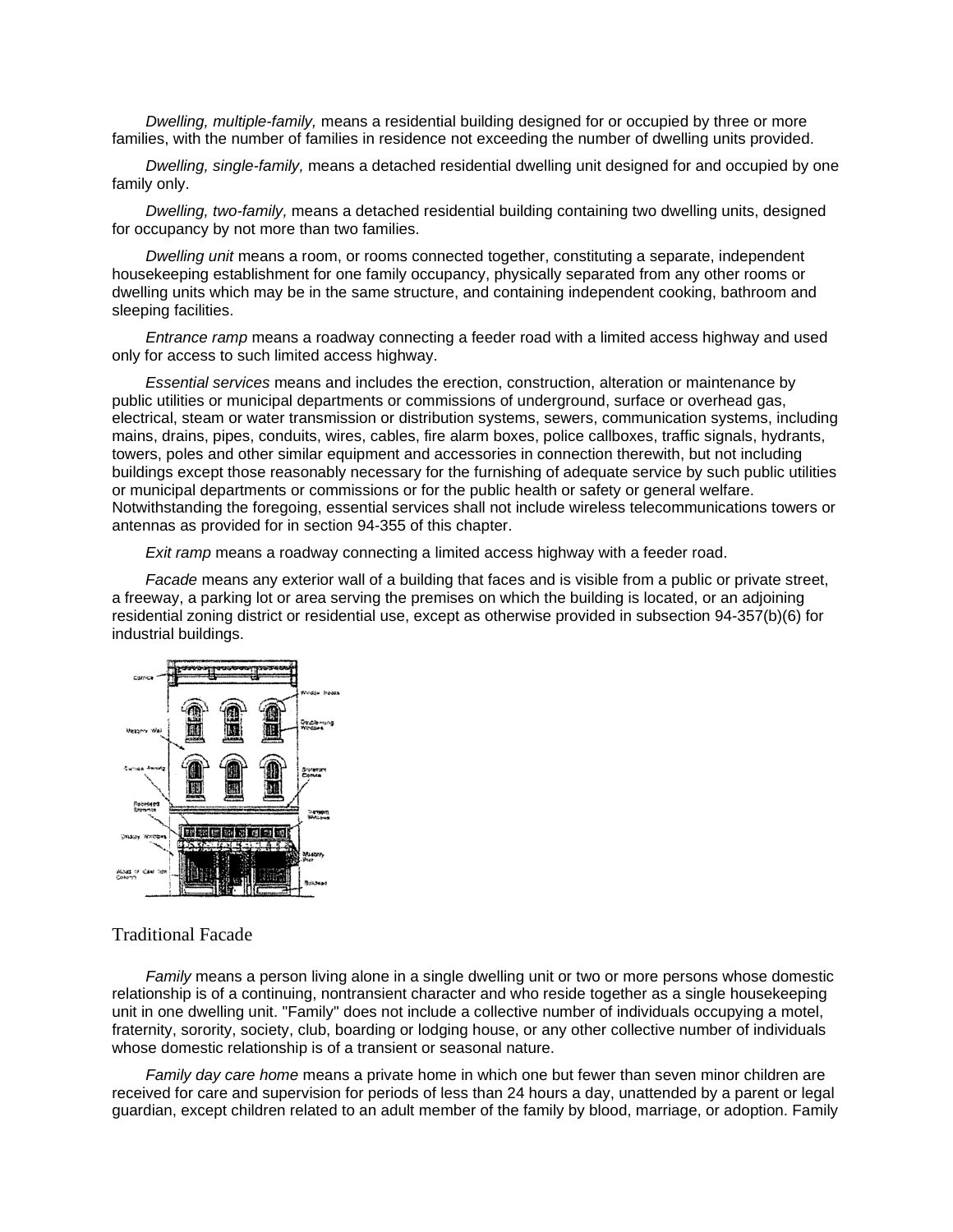day care home includes homes that given care to an unrelated minor child for more than four weeks during a calendar year. Any outdoor play areas required by the state for a family day care home must be located in the rear yard.

*Feeder road* means a street or road intersecting on the same plane with a limited access highway or having traffic interchange facilities with such limited access highway.

*Fence* means an enclosure or barrier used as a boundary, means of protection, privacy screening, or confinement, composed of materials other than hedges, screen plantings, or other planted landscaping materials.

*Fitness center and health club* means a facility where individuals use equipment or space for the purpose of physical exercise.

*Foster care* means the provision of "supervision," "personal care" and "protection," as those terms are defined by the adult foster care facility licensing act, Act No. 218 of the Public Acts of Michigan of 1979 (MCL 400.701 et seq., MSA 16.610(51) et seq.), as amended, in addition to room and board, for 24 hours a day, five or more days a week, and for two or more consecutive weeks for compensation.

*Foster family home* means a private home in which one but not more than four minor children, who are not related to an adult member of the household by blood, marriage or adoption, are given care and supervision for 24 hours a day, for four or more days a week, for two or more consecutive weeks, unattended by a parent or legal guardian.

*Foster family group home* means private home in which more than four but fewer than seven minor children, who are not related to an adult member of the household by blood, marriage or adoption, are provided care for 24 hours a day, for four or more days a week, for two or more consecutive weeks, unattended by a parent or legal guardian.

*Freestanding sign* means a sign or signboard supported by poles, braces, frames or similar devices, having a permanent foundation in the ground. This definition shall not be construed to include a sign or signboard affixed, in whole or in part, to a building.

*Freeway* means the right-of-way of U.S. 131 and the right-of-way of I-96 within the city.

*Garage, private,* means a detached accessory building or a compartment of a residential dwelling used for noncommercial storage of passenger vehicles or not more than one truck of a rated capacity not exceeding 1½ tons, or both. An unenclosed or partially enclosed structure commonly called a carport shall not be considered a garage.

*Garage, public,* means a building other than a private garage used for the purpose of parking, storing, repairing or equipping motor vehicles therein as a commercial use.

*Government research, testing and development laboratories* means research, development and testing laboratories and offices, without manufacturing, owned and operated by a federal, state, county, or municipal government.

*Group day care home* means a private home in which more than six but not more than 12 minor children are given care and supervision for periods of less than 24 hours a day unattended by a parent or legal guardian, except children related to an adult member of the family by blood, marriage, or adoption. Group day care home includes a home hat gives care to an unrelated minor child for more than four weeks during a calendar year.

*Home occupation* means an occupation conducted in a dwelling unit, provided that:

- (1) No person other than members of the family residing on the premises shall be engaged in such occupation;
- (2) The use of the dwelling unit for the home occupation shall be clearly incidental and subordinate to its purposes by its occupants, and not more than 25 percent of the floor area of the dwelling unit shall be used in the conduct of the home occupation;
- (3) There shall be no change in the outside appearance of the building or premises, or other visible evidence of the conduct of such home occupation other than one nonilluminated sign, not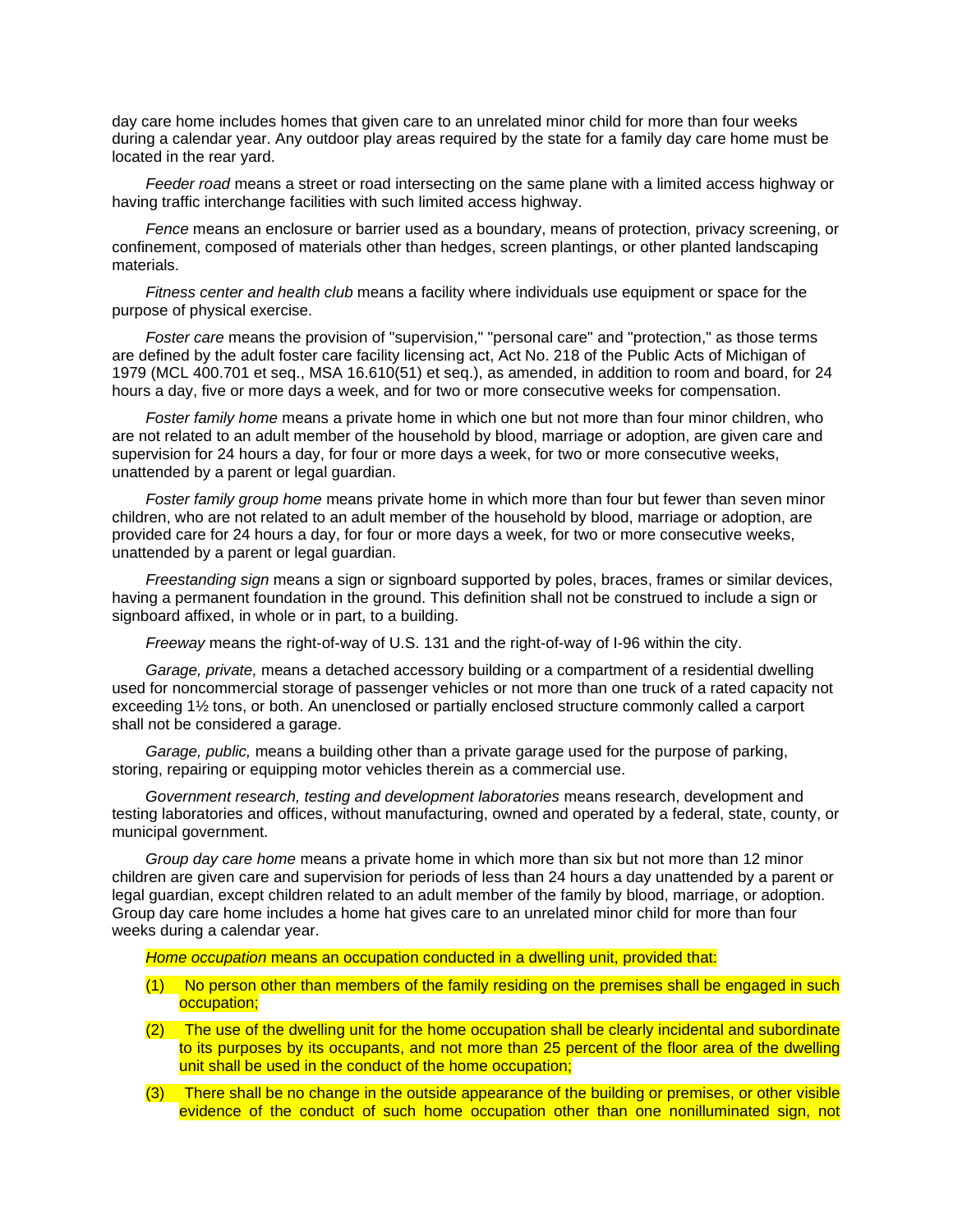exceeding six square feet in area, and mounted flat against the wall of the principal building. The sign must match the exterior color of the house or be earth tone in color.

- (4) The aggregate sign area on the premises shall comply with section 94-409.
- (5) No home occupation shall be conducted in an accessory building;
- (6) There shall be no sales from the premises in connection with such home occupation;
- (7) No traffic shall be generated by such home occupation in greater volumes than would normally be expected in a residential neighborhood, and any need for parking generated by the conduct of such home occupation shall be met off the street and other than in a required front yard; and
- (8) No equipment or process shall be used in such home occupation which creates noise, vibrations, glare, fumes, odors or electrical interference detectable to the normal senses off the lot, if the occupation is conducted in a single-family residence, or outside the dwelling unit if conducted in other than a single-family residence. In the case of electrical interference, no equipment or process shall be used which creates visual or audible interference in any radio or television receivers off the premises, or causes fluctuations in line voltage off the premises.

*Household pet* means an animal such as a dog, cat, fish or bird, customarily kept within the residential living quarters for the pleasure of the occupants of a dwelling and not for sale or commercial purposes.

*Housing for the elderly* means a residential facility that provides room, board and supervised personal care to unrelated, nontransient individuals 60 years of age or older, licensed as a "home for the aged" by the state department of public health under article 17 of the public health code, Act No. 368 of the Public Acts of Michigan of 1978 (MCL 333.20101 et seq., MSA 14.15(20101)), as amended.

*Independent living facility* means a residential facility not subject to license or registration by the state, but that is eligible for public financial assistance under state or federal laws, having as its principal purpose the provision of barrier-free housing for individuals with permanent physical disabilities due to injury, disease or age, which result in functional limitations in major life activities, including disabilities which cause a person to use a wheelchair; cause a person to walk with difficulty or insecurity; affect sight or hearing to the extent that a person is insecure or exposed to danger; or cause impaired mobility, flexibility, coordination or perceptiveness. "Independent living facilities" shall include architectural design features which eliminate the type of barriers and hindrances that deter physically disabled persons from having access to and free mobility in and around the facility, and shall be specifically and primarily intended, designed, operated and located to allow its physically disabled occupants increased opportunities to function independently in the community.

*Junk* means any motor vehicles, machinery, appliances, products or merchandise with parts missing; or scrap metals or materials that are damaged or deteriorated; or vehicles or machines in a condition which precludes their use for the purpose for which they were manufactured.

*Junkyard* means any area of more than 200 square feet for the storage, sale, processing, keeping or abandonment of junk, including scrap metals, other scrap materials or reclaimed materials, or for the dismantling, demolition or abandonment of automobiles or other vehicles or machinery or parts thereof as a commercial use.

*Kennel* means a building or structure which has as its primary function and purpose the board of household pets on a temporary basis and may include indoor or outdoor cages or runs for such household pets. "Kennel" shall not include establishments used for the sale of household pets.

*Limited access highway* means a highway, street or roadway with respect to which the owners or occupants of abutting lands and other persons have no legal right of access to or from such highway, street or roadway except at such points only and in such manner as may be determined by the public authority having jurisdiction over such highway, street or roadway.

*Liquor store/party store/convenience store* means a commercial retail use where the majority of the gross income of the business is from the sale of alcoholic beverages. Such uses must be operated with an SDD and/or SDM license, or similar off-premises liquor license, from the state.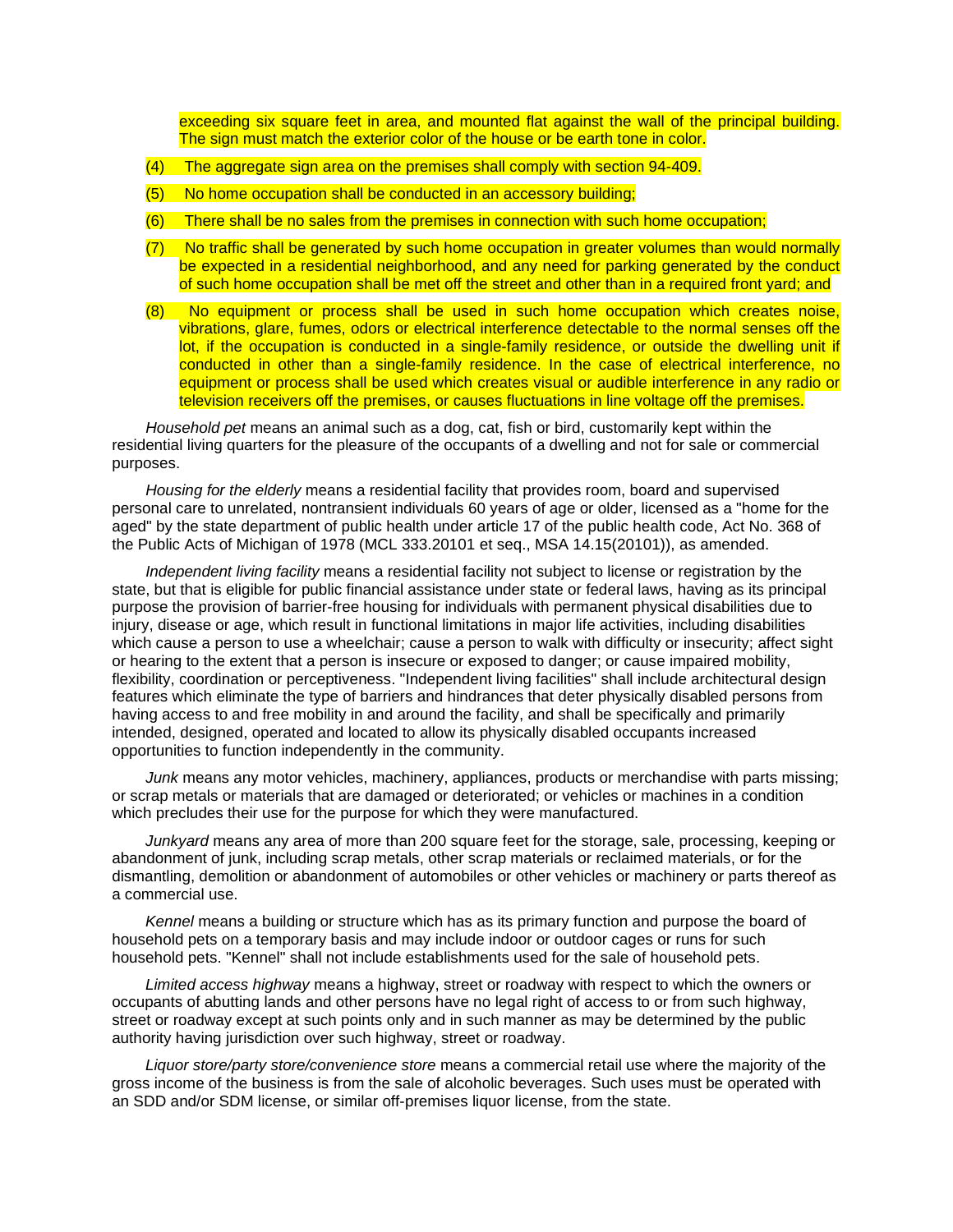*Loading space, offstreet,* means space logically and conveniently located for bulk pickups and deliveries, scaled to delivery vehicles expected to be used, and accessible to such vehicles when required offstreet parking spaces are filled. Required offstreet loading space is not to be included as offstreet parking space in the computation of required offstreet parking space.

*Lot* means a parcel of land which is contiguous to an improved public street (or a private street approved in connection with a site condominium development) for an uninterrupted distance at least equal to the applicable minimum required lot width (as provided by section 94-188), which has sufficient size to meet the other applicable minimum zoning requirements for use, coverage, area, yards, and other open spaces and which provides convenient access for servicing and fire protection. A lot may consist of any of the following, or a combination of any of the following, excluding any portion of property subject to a public easement or right-of-way for highway purposes, and provided that in no case shall a division or combination of properties create a residual lot or parcel which does not meet the requirements of this chapter:

- (1) A platted lot, or a portion of a platted lot.
- (2) A parcel of land described by metes and bounds, or a portion of a parcel of land described by metes and bounds.
- (3) A "building site" as defined by section 94-307 in connection with a site condominium development project.

*Lot frontage, street frontage* and *frontage* mean the borders or boundaries of a lot or a parcel of land which abut an improved public street (or a private street approved in connection with a site condominium development).



## Figure 1: Lot Types

 $\overline{\phantom{a}}$ 

Lot types. The diagram (Figure 1[: Lot Types]) which follows illustrates terminology used in this chapter with reference to "corner lots," "interior lots," and "through lots":

In the diagram, "A" indicates a corner lot, defined as a lot located at the intersection of two or more streets. A lot abutting on a curved street or streets shall be considered a corner lot if straight lines drawn from the foremost points of the side lot lines to the foremost point of the lot meet at an interior angle of less than 135 degrees. See lots marked A (1) in the diagram.

"B" indicates an interior lot, defined as a lot other than a corner lot with only one frontage on a street.

"C" indicates a through lot, defined as a lot other than a corner lot with frontage on more than one street. Through lots abutting two streets may be referred to as double frontage lots.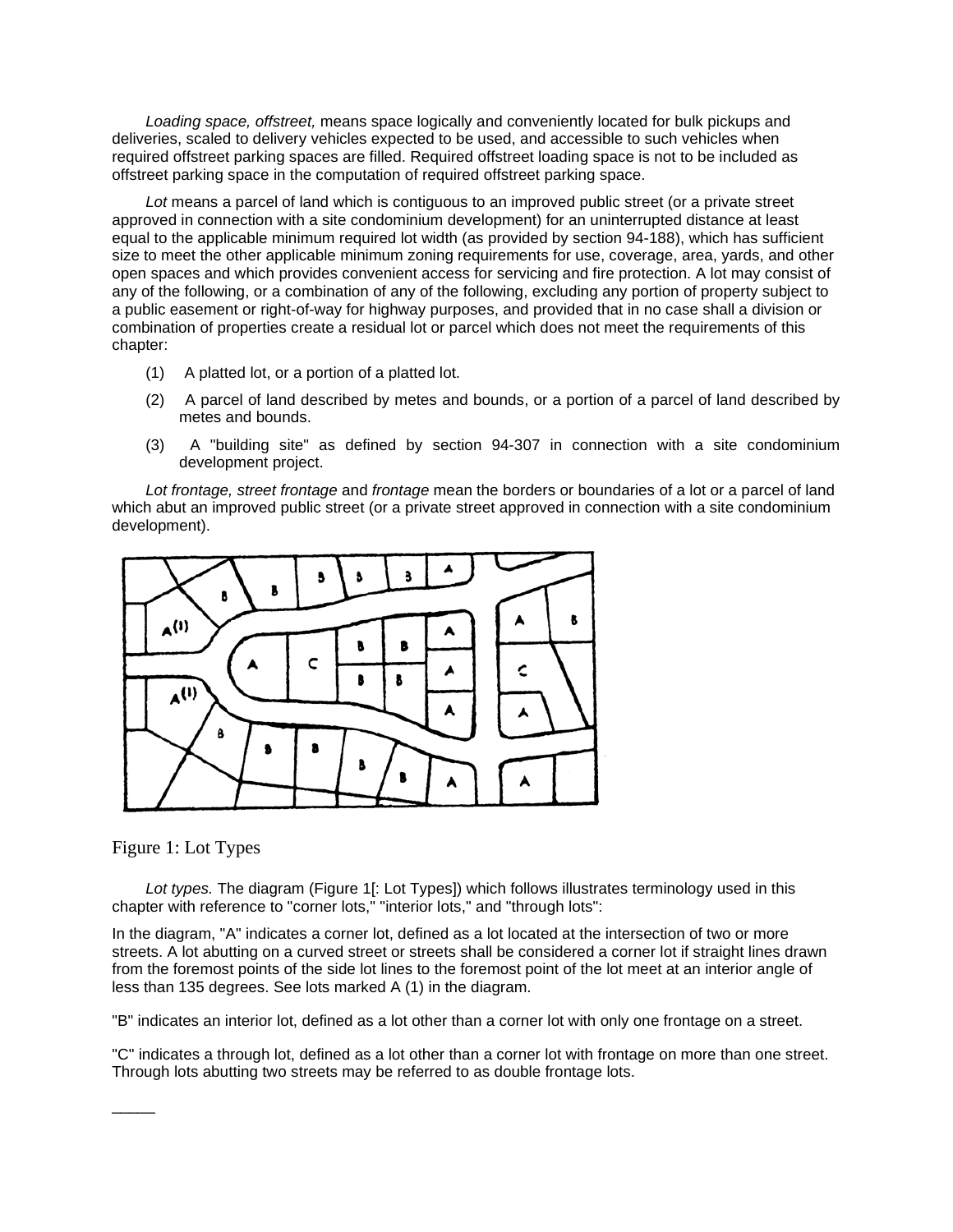*Major recreation, commercial indoor* means a commercial recreational land use conducted entirely within a building and occupying greater than 5,000 square feet or greater of gross floor area, including by way of example a court or rink sport facility, indoor paintball facility, arcade, maze, obstacle course, jungle gym, rock climbing and adventure sport facility, trampoline park, laser tag facility, bumper car facility, art center, bowling alley, billiard hall, and similar activities.

*Marginal access road* means a service roadway which provides access to abutting properties and protection from through traffic.

*Mechanical billboard* means a billboard that uses rotating panels, slats, blades, or the equivalent to change images at regular or irregular intervals. Tri-vision billboards are a type of mechanical billboard. A digital billboard is not a mechanical billboard.

*Medical marihuana dispensary* [means] Any business, facility, association, cooperative, firm business, location, or operation, whether fixed or mobile, where medical marihuana (also commonly known as marijuana or cannabis) is made available to, sold, used, grown, processed, delivered, or distributed by or to one or more of the following:

- (1) A primary caregiver (i.e., a person who is at least 21 years old and who has agreed to assist with a qualifying patient's medical use of marihuana and who has never been convicted of a felony involving illegal drugs, as provided for and authorized pursuant to Michigan Initiated Law 1 of the Public Acts of 2008, as amended).
- (2) A qualifying patient (i.e., a person who has been diagnosed by a physician as having a debilitating medical condition, as provided for and authorized pursuant to Michigan Initiated Law 1 of 2008, as amended).
- (3) Members of the public.

A medical marihuana dispensary shall also include any place, location, facility, or operation, whether fixed or mobile, where medical marihuana is smoked or consumed by three or more persons at one time.

A medical marihuana dispensary shall not be deemed to include (i) a qualifying patient's medical use of marihuana in strict compliance with Michigan Initiated Law 1 of 2008, as amended, and all applicable state and local laws, (ii) the dispensation of medical marihuana by a primary caregiver personally dispensing to not more than five qualified patients in strict compliance with Michigan Initiated Law 1 of 2008, as amended, and all applicable state and local laws, or (iii) any other action taken or permitted in strict compliance with Michigan Initiated Law 1 of 2008, as amended and all applicable state and local laws.

*Mezzanine* means an intermediate floor in any story occupying not to exceed one-third of the floor area of such story.

*Mineral mining* means the excavation and removal of peat, gravel, sand, clay, or other soils, including overburden, or the separation and transporting of those materials on a mining site, or the reclamation of the site after removal or excavation of materials. However, the following excavation activities are not included within the definition of mineral mining:

- (1) Excavation approved by a governmental body of competent jurisdiction in conjunction with the installation or maintenance of publicly owned or operated utilities, drainage facilities, roads, or other publicly owned or operated improvements, where the excavation is limited to the site of the public utility or improvement.
- (2) Excavation which by its nature is of limited scope and duration and which is undertaken primarily for the immediate use and development of the land excavated, such as for purposes of building construction, septic tanks, swimming pools, graves, and similar limited excavations.
- (3) Excavation in conjunction with farming operations in accordance with generally accepted agricultural practices, including agricultural drainage work incidental to farming operations and irrigation or stock watering ponds, if no material is removed from the property.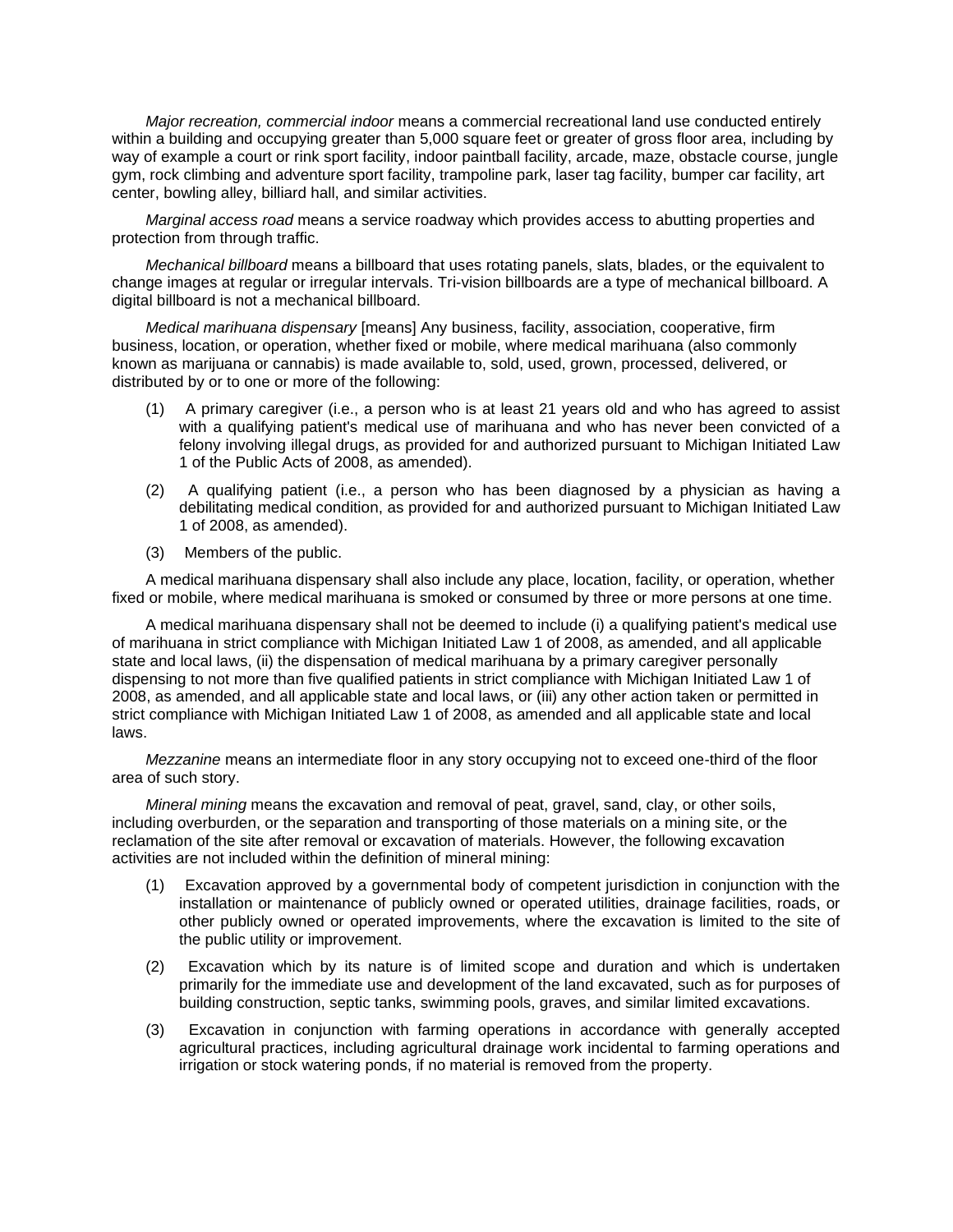(4) Other excavations determined similar by the board of zoning appeals because of the type of excavation involved or the limited scope and duration of the excavation and if no material is removed from the property.

*Mineral processing and material storage* means the processing and/or storage of peat, gravel, sand, clay, concrete, asphalt, wood, or other similar minerals or materials. For purposes of this definition, "processing" includes, but is not limited to, crushing, dissolving, breaking up, pulverizing, grinding, shredding, mixing, combining, and other similar operations. Mineral processing and material storage does not include mineral mining as defined in this section.

*Minor recreation, commercial indoor* means a commercial recreational land use conducted entirely within a building and occupying less than 5,000 square feet of gross floor area, including by way of example a court or rink sport facility, indoor paintball facility, arcade, maze, obstacle course, jungle gym, rock climbing and adventure sport facility, trampoline park, laser tag facility, bumper car facility, art center, bowling alley, billiard hall, and similar activities.

*Mobile food vending* shall mean vending, serving, or offering for sale food and/or beverages from a mobile food vending unit which meets the definition of a food service establishment under Public Act 92 of 2000, which may include the ancillary sales of branded items consistent with the food or beverages, such as a t-shirt that bears the name of the organization engaged in mobile food vending.

*Mobile food vendor* shall mean any person engaged in the business of mobile food vending; if more than one person is operating a single stand, vehicle, cart or other means of conveyance, then vendor shall mean all persons operating such single stand, vehicle, cart or other means of conveyance.

*Motel* or *motor hotel* means a building or buildings providing lodging for transients with motor vehicle parking in an area contiguous to the building.

*Movie studio* means a facility for the production of motion pictures, television entertainment, music and music-video entertainment, and similar products. A movie studio may include, but is not limited to, soundstages, sets, cafeterias, production studios, research and development operations and training and education areas. On-site housing of personnel and talent is allowed as an accessory use, subject to state law and other requirements of this Code.

*Nonconforming structure* means a structure lawfully existing at the time of the adoption of this chapter or any amendment thereto which does not conform to the regulations of the zoned district in which it is located.

*Nonconforming use* means a use which was lawfully made of a structure or land at the time of the adoption of this chapter or any amendment thereto and which does not conform with the regulations of the zoned district in which it is located.

*Nursing home* means a nursing care facility licensed as a "nursing home" by the state department of public health under article 17 of the public health code, Act No. 368 of the Public Acts of Michigan of 1978 (MCL 333.20101 et seq.), as amended. A "nursing home" as defined by this section shall include "extended care facility" and "convalescent home."

*Official signs* means signs owned, leased, constructed or located by the United States government, the state or any of its political subdivisions or municipalities for the purpose of providing directional traffic control, lodging, service, historic or other information to the general public and signs required by any court or statute.

*One-family or single-family residence* means a building designed for or occupied exclusively by one family.

*Online auction operations* means a site of a business that conducts public auctions via the internet to sell new, used or repossessed vehicles, furniture, electronic equipment, appliances or similar items. The items being auctioned are stored on the site until purchased. Items being stored on the site shall not be displayed for sale.

*Onsite solar energy systems* means an accessory use on a lot for the purpose of generating electricity by means of a solar collector or other solar energy device or a structural design feature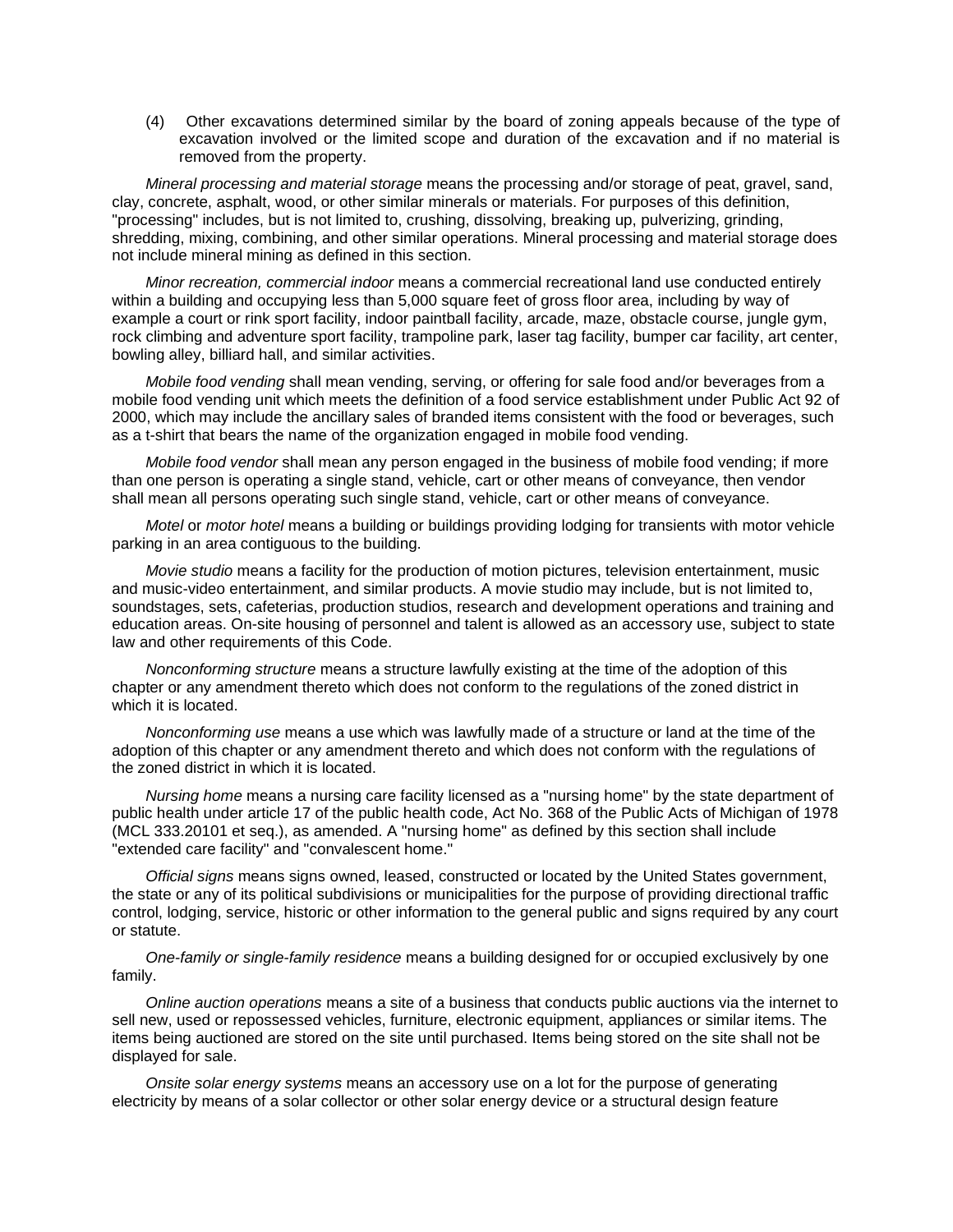mounted on a building or on the ground with the primary purpose of collecting, storing and distributing the electricity.

*Outdoor recreation, commercial* means commercial recreational land uses conducted outside of a building which do not require major site modification, including by way of example outdoor paintball facilities, adventure parks with features such as zip lines, rope climbing and high ropes features, orienteering, laser tag, and similar activities.

*Parking space, off-street* means, for the purposes of this chapter, an off-street parking space shall consist of the space designed or used for parking a vehicle which is not located within the public streets or rights-of-way.

*Political sign* means a sign intended to be displayed for a limited time and communicates an upcoming election, ballot or noncommercial message.

*Private home* means a private residence as defined by the child care organizations act, Act No. 116 of the Public Acts of Michigan of 1973 (MCL 722.11 et seq.) as amended, in which a child care facility licensee or registrant permanently resides as a member of the household, which residency is not contingent upon caring for children or employment by a licensed or approved child placing agency. Private home includes a full-time foster family home, a full-time foster family group home, a group day care home, or a family day care home, as defined by this section.

*Reader board* means an accessory component of an approved on-site sign which displays a changeable message or image using manually-placed letters, text or images.

*Realtor sign* means a sign intended to be displayed for a limited period of time which offers real property or building for sale, rent or lease.

*Recycling/composting operations* means a business that receives, stores and processes waste products and organic materials. These products and materials are often transformed into new and different products via mechanical, organic or physical processes. This operation shall not be confused with the uses mineral processing and material storage or junkyard as defined herein.

*Residential zoning district* or *residential district* means an A, A-2, SA, 5, PA, ARM, ARM district one, RMT, RPUD-1, or RPUD-2 district.

*Restaurant* means an establishment where food and drink are prepared, served and consumed onsite or as take-out. Drive-up windows and outside seating are allowed as accessory uses, subject to other requirements of this Code.

*Satellite dish antenna* means an apparatus capable of receiving communications from a transmitter or transmitter relay located in planetary orbit.

*Seepage pit* means a dry well, leaching pit or any other cavity in the ground which receives the liquid discharge of a septic tank.

*Self-storage, exterior access* means a building or group of buildings consisting of individual, selfcontained units leased or licensed for self-service storage of personal property which allows access to each individual unit via exterior doors and is not temperature controlled.

*Self-storage, interior access* means a building or group of buildings consisting of individual, selfcontained units leased or licensed for self-service storage of personal property which allows access to each individual unit via interior doors and is temperature controlled.

*Septic tank* means a septic toilet, chemical closet, and any other watertight enclosure used for storage and decomposition of human excrement and domestic wastes.

*Short-term outdoor camping event* means the use of tents or other temporary structures maintained as a temporary living quarter for recreation, education, religious or vacation purposes for not more than three consecutive nights.

*Sign* means any drawing, message, placard, poster or device designed to inform or attract the attention of persons; provided, however, that the following shall not be included in the application of the regulations in this chapter: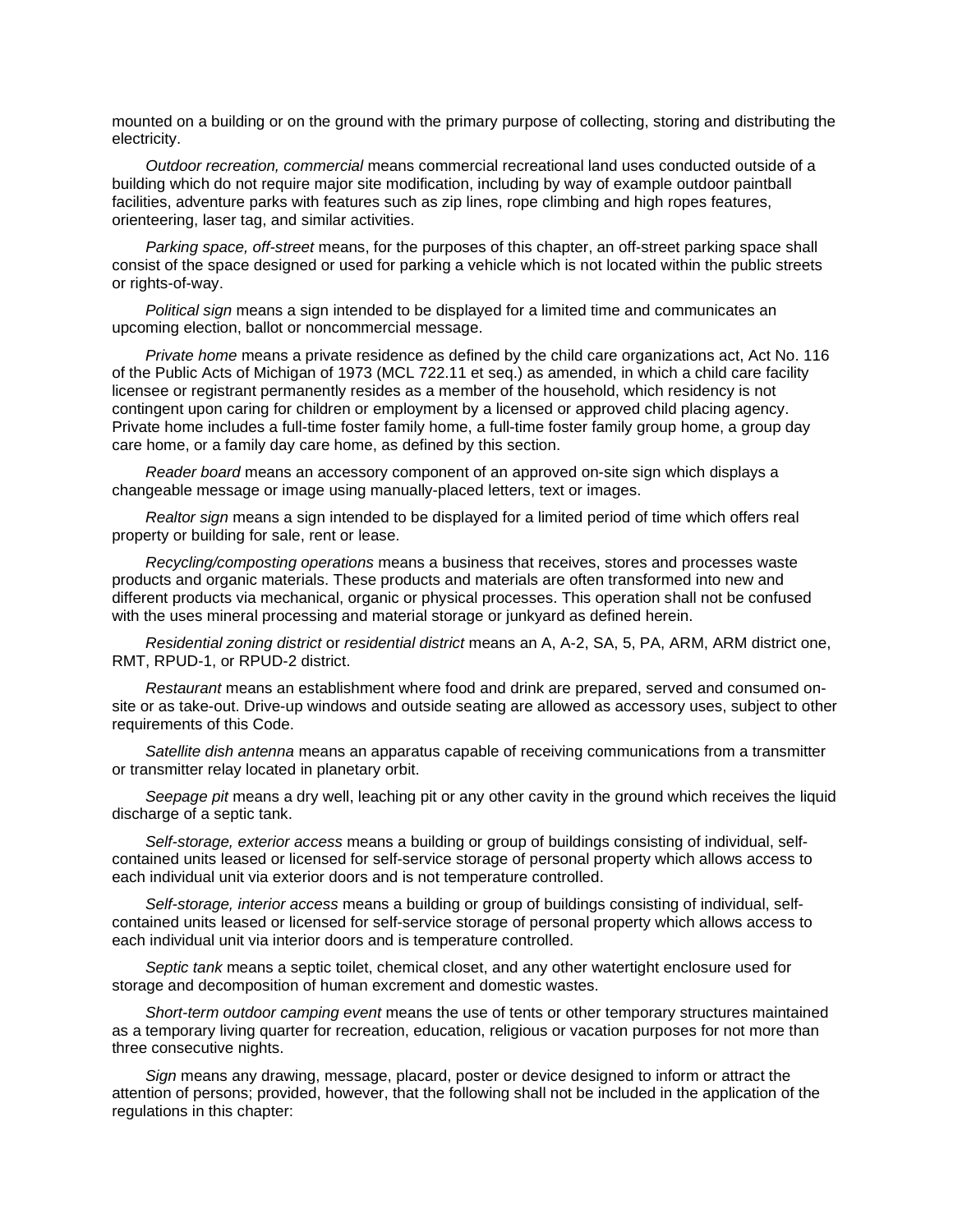- (1) Signs not exceeding one square foot in area and bearing only property numbers, post box numbers, name of occupants of premises, or other identification of premises not having commercial connotations.
- (2) Flags and insignia of any government except when displayed in connection with a commercial promotion.
- (3) Official signs and legal notices.
- (4) Integral decorative or architectural features of buildings except letters, trademarks, moving parts or moving lights.

*Signage:*

*Canopy/ awning/marquee sign* means a sign that is mounted on, painted on, attached to or imbedded within a canopy, awning or marquee.

*Community entrance sign* means a ground-mounted sign with the sole purpose of displaying the name of the associated residential development. Background artwork is an accepted component of a community entrance sign.

*Directional sign* means signs limited to directional messages, principally for vehicular or pedestrian traffic, such as "drive thru" "entrance" or "exit."

*Electronic reader board* means an accessory component of an approved on-site sign not exceeding 50 percent of the total sign area that uses digital or similar electronic technology to display a changeable message or image.

*Freestanding/pylon sign* means any sign that is mounted on a freestanding pole or other support.

*Ground-mounted sign* means signs, not including freestanding/pylon signs, in which the entire bottom of the sign is in contact with or is close to the ground and is independent of any other structure.

*Wall-mounted sign* means signs fastened to or painted on the wall of a building in such a manner that the wall becomes the supporting structure for, or forms the background surface of, the sign.

*Single ownership* means a lot which is in separate and distinct ownership from adjacent lots when such adjacent lots are not at the applicable date owned by the same owner or the same owner in joint tenancy, tenancy in common or tenancy by the entireties with any other persons and where such adjacent lots are not owned by the same owner or by any person with whom he may be engaged in a partnership or joint venture or a corporation in which he owns more than 50 percent of the stock issued and outstanding.

*Small animal clinic* means a building or structure which provides for the medical treatment and care of household pets only and may include temporary indoor boarding of household pets limited to the duration of the treatment. A "small animal clinic" does not include an animal hospital or kennel, or any use which has outdoor cages or runs.

*Special exception use* means a use or structure which, because of its unique characteristics, requires individual review and approval by the planning commission to ensure compatibility with the character of the surrounding area, the adjacent uses of land, the natural environment, the capacities of public services and facilities, and the public health, safety and welfare. Special exception uses may be permitted only in those zoning districts as expressly provided by this chapter.

*State licensed residential facility (six or fewer persons)* means a structure constructed for residential purposes that is licensed by the state pursuant to the adult foster care facility licensing act (Act No. 218 of the Public Acts of Michigan of 1979; MCL 400.701 et seq., as amended) or the child care organizations act (Act No. 116 of the Public Acts of Michigan of 1973 (MCL 722.111 et seq., as amended), which provides resident services or care for six or fewer persons under 24-hour supervision for persons in need of that supervision or care. A "state licensed residential facility (six or less persons)" as defined by this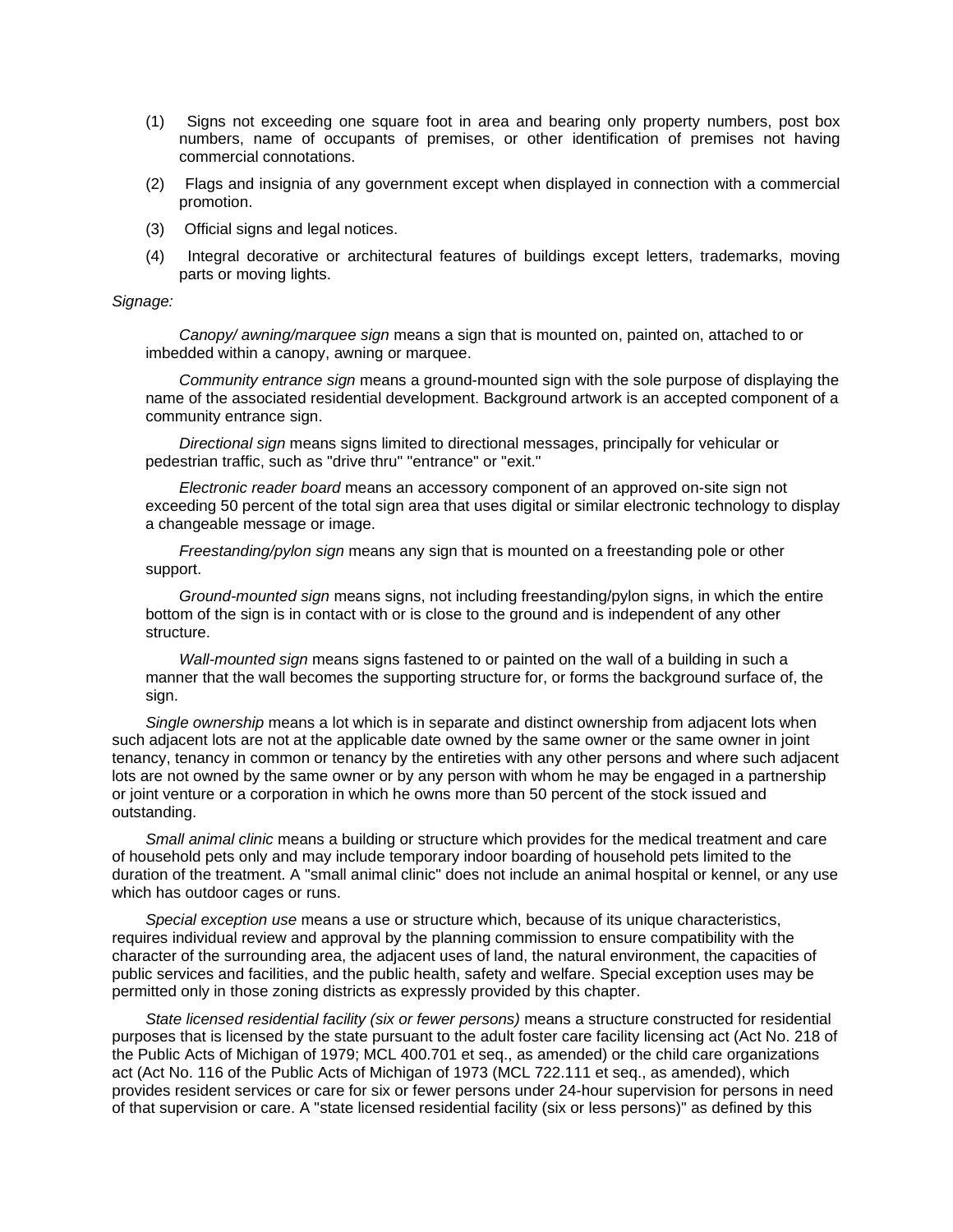section shall not include an establishment commonly described as an alcohol or substance abuse rehabilitation center, a residential facility for persons released form or assigned to adult correctional institutions, a maternity home, or a hotel or rooming house that does not provide or offer to provide foster care.

*Story* means that part of a building, except a mezzanine, included between the surface of one floor and the surface of the next floor or, if there is no floor above, the ceiling next above.

*Story, half* means an uppermost story lying under a sloping roof, the usable floor area of which does not exceed 75 percent of the floor area of the story immediately below and which is not used or designed or intended to be used as an independent housekeeping unit or dwelling.

*Structural changes or alterations* means any change in the supporting members of a structure, such as bearing walls, columns, beams or girders or any substantial change in the roof.

*Structure* means anything constructed or erected which requires permanent location on the ground or attachment to something having such location.

*Temporary construction site sign* means a sign or signboard, either freestanding or affixed to a building, which is placed on the site of a development project for a limited period of time and which conveys information specifically related to the ownership, location, design, financing or construction of the project. A temporary construction site sign shall include only the following items of information:

- (1) The name and site address of the project.
- (2) The name, address and telephone number of the owner or developer of the project.
- (3) The name, address and telephone number of the institutions or agencies which have provided financing for the project.
- (4) The name, address and telephone number of the architects, engineers or contractors connected with the work under construction on the site.
- (5) The type of development, including the number of units, square footage and dates when the project will be available for occupancy.
- (6) A depiction of the development plat or of the layout of proposed lots within the development.
- (7) Other similar items of information that are specifically related to the ownership, location, design, financing or construction of the development project.

*Temporary portable construction building* means an occupied temporary portable unit for office use that is designated to be transported, after fabrication, on its own wheels or on a flatbed or other trailer, or have detachable wheels, which is used for activities related to current construction activities or the future use of the lot on which it is located.

*Temporary portable leasing office building* means a temporary portable construction building that is specifically used as a space for marketing, promoting and selling leases for rental units currently under construction on the lot on which it is located.

*Temporary use* means a use which by its nature is established for a limited duration with the intent to discontinue such use upon the expiration of the time period.

*Two-family residence* means a building primarily designed for or occupied by two families.

*Unique use* means a use or structure which is similar to a special exception use, but which may be permitted in any zone district within the city upon approval of the planning commission and which may have the potential to affect a greater surrounding land area than a normal special exception use. Because of their unique characteristics, unique uses require individual review and approval by the planning commission to ensure compatibility with the character of the surrounding area, the adjacent uses of land, the natural environment, the capacities of public services and facilities, and the public health, safety and welfare. Unique uses may be permitted only as expressly provided for by article XVII, and in accordance with the standards and requirements of article IX of this chapter.